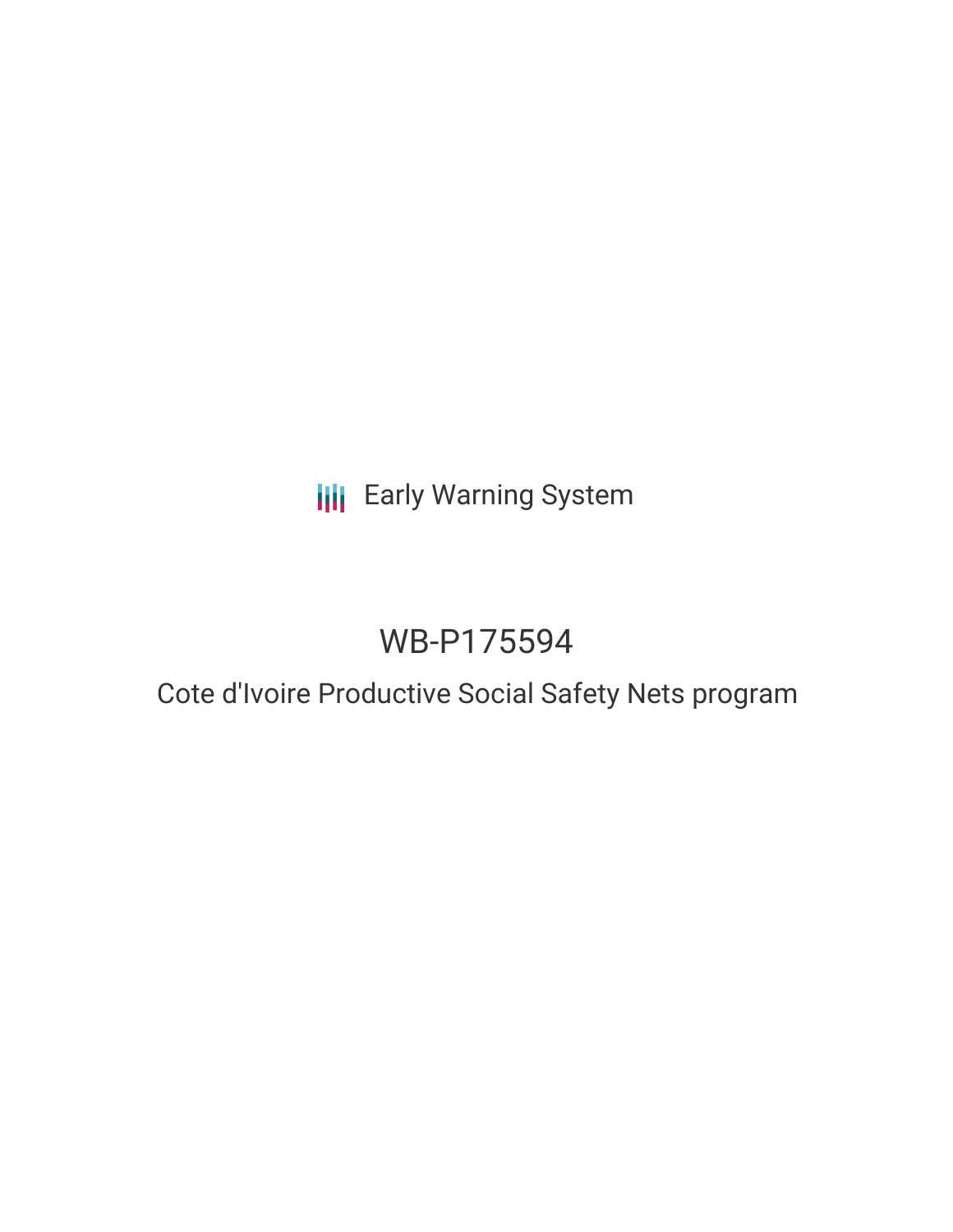

#### **Quick Facts**

| <b>Countries</b>              | Ivory Coast              |
|-------------------------------|--------------------------|
| <b>Financial Institutions</b> | World Bank (WB)          |
| <b>Status</b>                 | Proposed                 |
| <b>Bank Risk Rating</b>       | U                        |
| <b>Borrower</b>               | Government of Cape Verde |
| <b>Sectors</b>                | Finance                  |
| Investment Type(s)            | Loan                     |
| <b>Loan Amount (USD)</b>      | \$150.00 million         |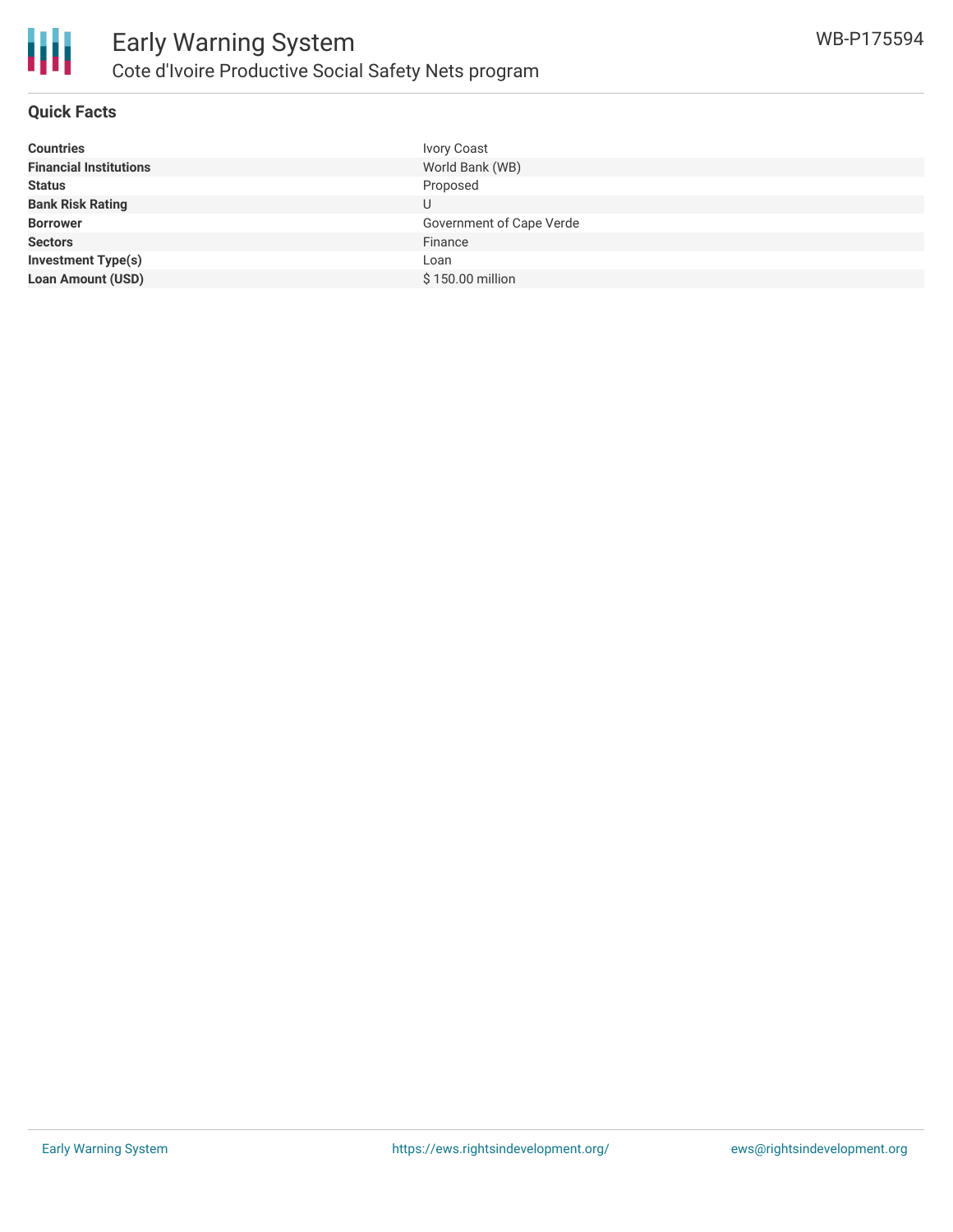

#### **Project Description**

According to the bank website, the objective of this project is to support the government to expand coverage and increase the efficiency and effectiveness of it's Social Safety Nets system in Cape Verde (Cote d'Ivoire).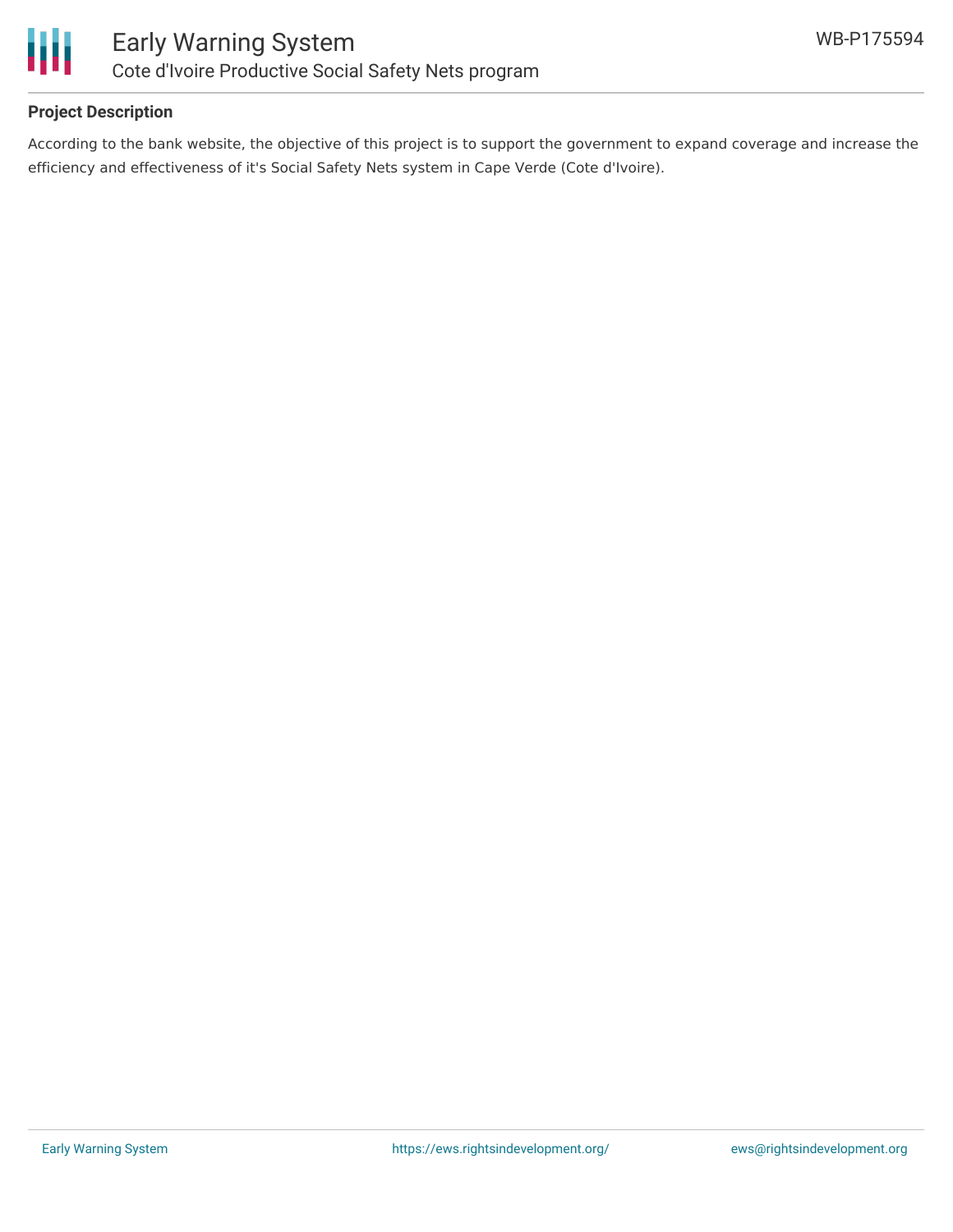

#### **Investment Description**

World Bank (WB)